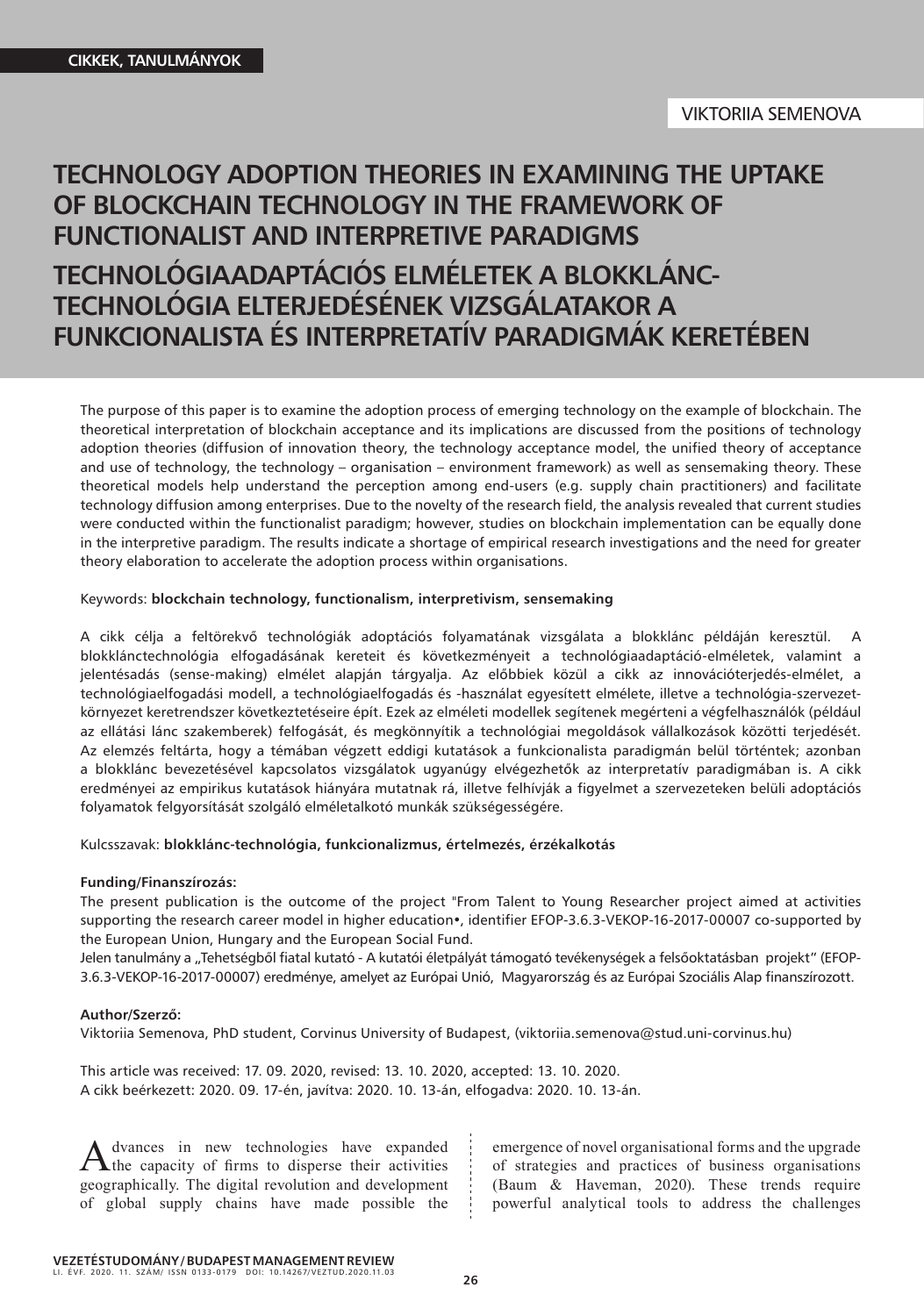posed by increasingly complex and rapidly changing organisations.

Blockchain technology (BT), along with its emergence, adoption, and exploitation, has generated many kinds of research in different fields ranging from purely technical to business topics. In general, Demeter and Losonci (2020) indicated the increasing interest of academia and professionals towards the adoption of new and innovative technologies as well as digitally enabled new business models. The adoption behaviour in relation to different novel technologies has been widely studied, among them the "Internet of things" (Gao & Bai, 2014), big data (Sun et al., 2018), cloud computing (Alkhater et al., 2018), and bitcoin (Folkinshteyn & Lennon, 2016).

The present study explores the main technology adoption theories and models which explain the benefits of blockchain for organisations and their processes and predict the further adoption process of the technology. The broader use of blockchain for business purposes has already been started by such leading companies as IBM, SAP, Microsoft, and Boeing (Saberi et al., 2018). Bearing the characteristics of a decentralised trustless database, blockchain allows global-scale transactions and process disintermediation and decentralisation amongst various parties (Crosby et al., 2016). The technology can significantly reduce costs and improve operational efficiencies (Kshetri, 2018) as well as weaken the role of middlemen in the network by supporting peer-to-peer transactions (Saberi et al., 2018). Economically, diffusion of blockchain technology can benefit a firm and its supply chain from various business dimensions affecting economic performance (Saberi et al., 2018).

The significance of theories of economics, strategic management, and organisation for blockchain technology management is seen in the extant literature. In order to explain the phenomenon of blockchain and its strategic competitive advantage, such mainstream theories and views as transaction cost economics (Ahluwalia et al., 2020; Schmidt & Wagner, 2019; Treiblmaier, 2018); agency theory (Pan et al., 2020; Treiblmaier, 2018); network theory (Queiroz & Wamba, 2019; Somin et al., 2020; Treiblmaier, 2018); contract theory; the resourcebased view (Treiblmaier, 2018); the diffusion of innovation (DOI) theory (Kshetri, 2018); the technology acceptance model (TAM) (Kamble et al., 2019); the unified theory of acceptance and use of technology (UTAUT) (Queiroz & Wamba, 2019; Wong et al., 2020a, 2020b); and the technological, organisational, and environmental framework (TOE) (Clohessy et al., 2019; Wong et al., 2020a) are extensively used by the scholars. Diffusion theory suggests that technology can have various levels of diffusion across diverse industries (Rogers, 1995). The TAM and UTAUT, derived from the original TAM constructs, explain the acceptance of technology based on behavioural intention, whereas the TOE suggests a more comprehensive view on the adoption of technology.

Regarding the multiplicity of theories and views, it is complicated to comprehend their connections. Moreover, the theoretical development is not fully elaborated because this technology is still in its early stage (Frizzo-Barker et al., 2020) and the number of enterprises that are developing and implementing it is constantly increasing each year (Puel et al., 2020). According to Baum and Haveman (2020), organisation theories can significantly assist in understanding new phenomena. So there is a need for more empirical research and greater theory elaboration for this interdisciplinary domain to better understand its potential and the adoption process among the network of enterprises.

Due to a considerable number of technology adoption theories related to the potential of blockchain and the radical changes blockchain can induce, the following research questions are formulated: What major technology adoption theories and models have been applied in relation to blockchain technology? How do they contribute to explaining the adoption process of blockchain? The answer to these questions will be given by providing a review of the technology adoption models being recently applied in relation to blockchain technology implementation in supply chains. Papers conducted in the framework of the positivist/functionalist paradigm are analysed and compared to articles conducted within the interpretive paradigm that can be considered an alternative to them. The purpose of the study is to explore the adoption process of blockchain technology and the main factors influencing the adoption behaviour of supply chain practitioners.

The paper is organised in the following way. The second part outlines the research methodology. Section 3 introduces blockchain technology and provides a summary of the existing literature reviews on blockchain. Section 4 is devoted to multiparadigm inquiry and compares functionalist and interpretive paradigms. Section 5 consists of an analysis of the studies incorporating technology adoption theories and sensemaking theory and considers them under two paradigms. Conclusions, limitations, and further research directions are provided in the last section.

# **Research methodology**

As the technology of blockchain is applicable across various industries and for different applications, there are a number of adoption theories that are used to investigate the implications and acceptance of this new and complex technology. The method of systematic literature review is applied in this study as it generates useful information and identifies practical implementation and conceptual frameworks from available resources (Hart, 1998); additionally, it can result in more objective, transparent, and replicable reviews (Briner & Walshe, 2014). So this paper focuses on analysing the existing literature on various technology adoption theories pertinent to blockchain technology's user perception and application in the context of supply chains. The fact that most of these studies were conducted using a positivist paradigm and are compared to the one interpretive study helps to more thoroughly explain the emerging phenomenon.

The relevant research studies were searched in June 2020 in the two world-leading and competing citation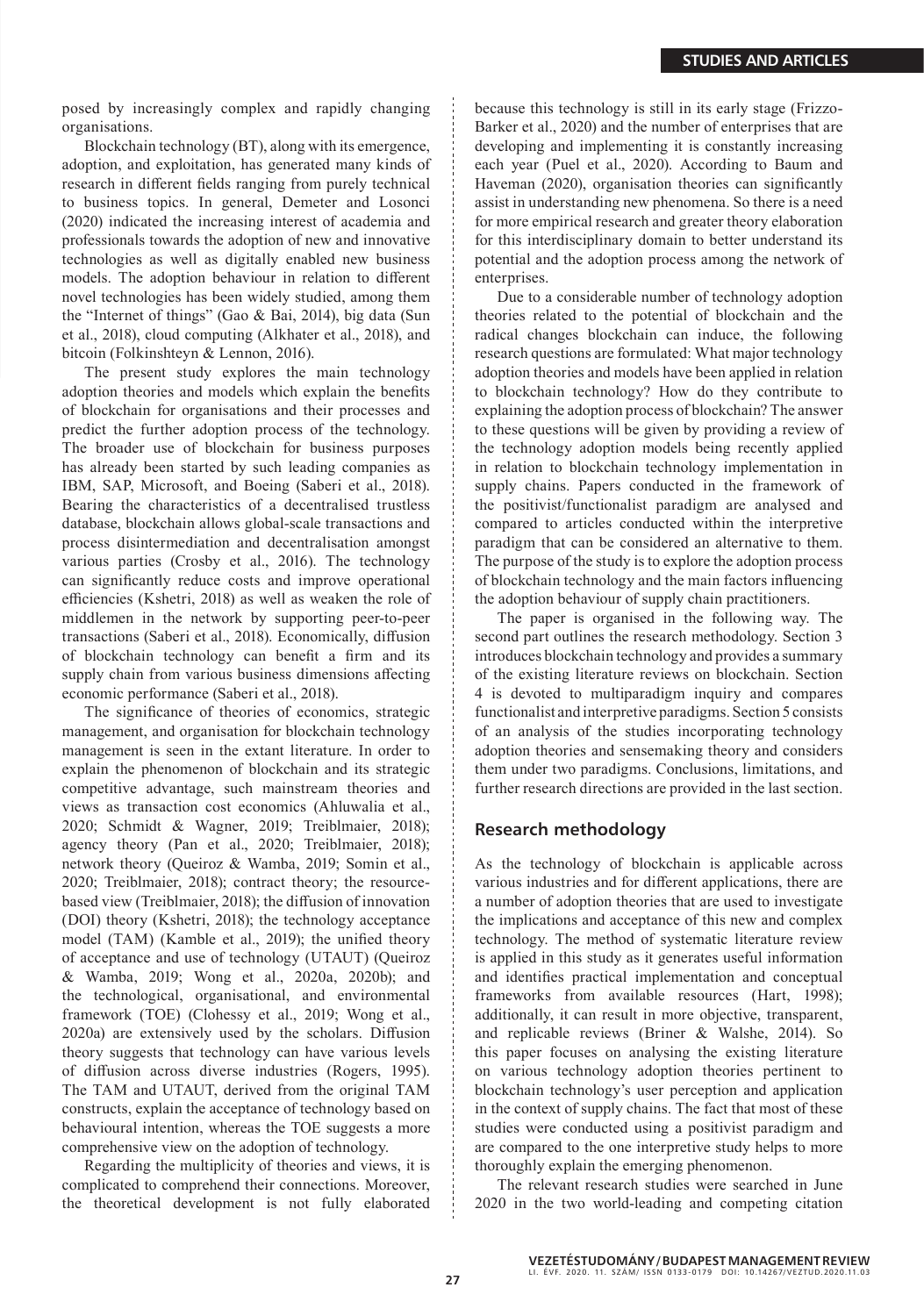databases: Web of Science (WoS) and Scopus (Zhu & Liu, 2020). The search terms "*blockchain*" AND "*adoption theory*" AND "*supply chain*" were used within these databases to retrieve available publications. This specific search yielded similar papers in both databases; namely, around 20 articles were identified. Each of the papers retrieved by the search was reviewed for quality and relevance. As advised by Kitchenham and Brereton (2013), the search and data collection process followed a three-stage process – search, select, and validate the literature. Both conceptual and empirical studies were analysed. Some articles were excluded for the following reasons: application of economic or informatic theories which did not correspond to the subject of the paper; articles which explored other fields (e.g., cryptocurrencies, token economics) rather than the supply chain area; and articles without full availability, duplicate papers, or articles published in low-ranked journals and conference proceedings. In the end, 8 high-quality publications were collected, including 7 papers using at least one of the technology adoption theories and prepared within the functionalist paradigm and one article with the application of sensemaking theory and conducted within the interpretive paradigm. The data on these articles were grouped according to the theories applied, the main constructs were analysed, and the results were compiled, as shown in Table 1. The reviewed articles were primarily published in such high-impact Q1 journals as the *International Journal of Information Management, International Journal of Production Research, International Journal of Production Economics,* and the *Journal of Business Logistics*.

# **Acquaintance with blockchain technology and its literature reviews**

Blockchain was first introduced in the bitcoin protocol by using several existing technologies which allow the creation of a peer-to-peer version of electronic cash. BT is a protocol of open, transparent, and secure distributed ledger technology that eliminates the need for a trusted third party (Nakamoto, 2008). The interest in blockchain is due to its attributes that ensure security, anonymity, and data integrity without any third-party organisation controlling the transactions (Yli-Huumo et al., 2016). While some authors (Kane, 2017; Pilkington, 2016) have labelled blockchain as a radical disruptive innovation that has the characteristics of a general-purpose technology (GPT), Iansiti and Lakhani (2017) proposed a more relevant definition of BT, naming it a foundational technology that can create new foundations for social and economic systems. According to Iansiti and Lakhani (2017), blockchain has recently emerged as a critical technological advance. Clohessy et al. (2019) professed a belief in the dual mission of blockchain by stating that it will "put an end to traditional ways of doing things and usher in a new era for business and the world" (pp.  $69 - 70$ ). As the introduction of bitcoin in 2008 led to a paradigm shift in how transactions are processed around the world (Nakamoto, 2008), bitcoin's popularity generated broad interest in its underpinning technology. It is said that blockchain technologies will disrupt a multitude of industries and transform existing business processes. For example, blockchain has a high potential to disrupt inefficient models and improve supply chain management (SCM) operations models (Queiroz & Wamba, 2019).

After the publication of Satoshi Nakamoto (2008) on the blockchain mechanism and main application, the technology of blockchain has gained wide public recognition and generated great research interest. The literature on blockchain predominantly has covered the technological aspects since Nakamoto's publication. In this regard, Yli-Huumo et al. (2016) located and mapped all papers on blockchain with its technical perspectives containing security, performance, data integrity, privacy, and scalability. The results indicate that most of the papers mentioned the seven technical challenges and limitations outlined by Swan (2015): throughput; latency; size and bandwidth; security; wasted resources; usability; and versioning, hard forks, and multiple chains (pp.  $81 - 83$ ). These challenges and privacy were used to classify and map the existing studies on blockchain, among which more than 80% of the works focused on the bitcoin system, and less than 20% dealt with other blockchain applications like smart contracts, voting, and property licensing (Yli-Huumo et al., 2016). Most of the research studies attempted to address the issues with blockchain's limitations from privacy and security perspectives.

Since 2014, business scholars have started to research blockchain's different aspects and business applications. Several systematic literature reviews (Casino et al., 2019; Frizzo-Barker et al., 2020; Ozdagoglu et al., 2020; Wamba & Queiroz, 2020) have already been performed. Casino et al. (2019) conducted a systematic literature review of blockchain-based applications across multiple fields to discover how specific characteristics of this disruptive technology can revolutionise business-as-usual practices. The authors presented a classification of the blockchainenabled applications across diverse sectors based on a structured, systematic review and thematic content analysis of the literature. Frizzo-Barker et al. (2020) carried out a PRISMA guided systematic review of the blockchain research in the business literature from 2014 to 2018. According to the results of their research, blockchain remains an early-stage area of research in terms of theoretical foundation, methodology, and empirical work. Instead of technical aspects, Frizzo-Barker et al. (2020) explored the business and organisational implications of this nascent technology. Ozdagoglu et al. (2020) conducted a study to discover the current state of blockchain research by applying a scientometrics methodology, which is used in analysing data extracted from online scientific databases, and the authors provided a holistic view of the blockchain-related literature.

Hughes et al. (2019) noted that blockchain applications have often been discussed in the context of logistics and SCM. In this context, it is relevant to refer to the study of Wamba and Queiroz (2020), in which the researchers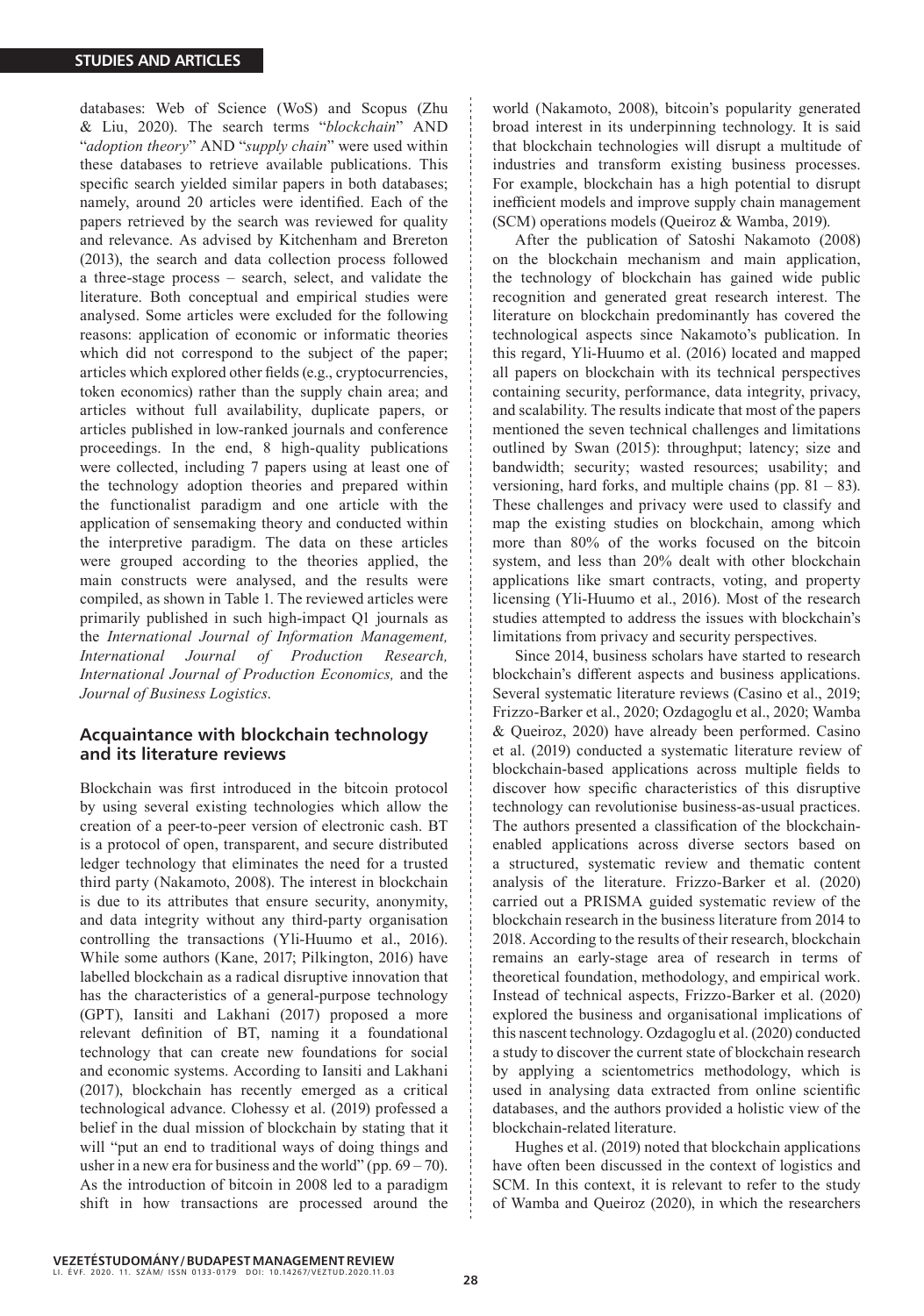aimed at understanding blockchain applications in operations and supply chain management (OSCM) and the way firms create and capture value with blockchain technologies. Wamba and Queiroz's bibliometric analysis demonstrated that blockchain applications in regard to OSCM still remain in the infant stage, and there is a need to explore the role of blockchain in terms of operations traceability, e-commerce, public services, agriculture, and other areas.

# **Multiparadigm inquiry: focus on the functionalist and interpretive paradigms**

In order to stimulate further research on blockchain and blockchain-based enterprises, a brief multiparadigm review of the related literature is presented in this section. Multiparadigm reviews, along with multiparadigm research and metaparadigm theory building, are three approaches to multiparadigm inquiry which were described by Lewis and Grimes (1999). In multiparadigm reviews, two techniques assist reviewers: paradigm bracketing and bridging (Lewis & Grimes, 1999, p. 673). The first technique implies differentiating between diverse sets of assumptions and adds a critique of alternative views. Burrell and Morgan's typology of sociological paradigms serves as the most relevant framework for paradigm bracketing. The second technique reviews transition zones, attempting to integrate paradigms' theoretical perspectives and combine their similarities. Such transition zones allow researchers to grasp a variety of research strategies within different paradigms and thereby enrich the research outcomes. As noted by Lewis and Kelemen (2002), multiparadigm reviews help researchers to understand the assumptions of various paradigms and be aware of the differences in the obtained results.

Burrell and Morgan (1979) classified existing theories within their typology to show how opposing viewpoints are maintained by different assumptions. Within the Burrell and Morgan matrix, the politically conservative functionalist and interpretive paradigms are contrasted with the conflict-oriented radical structuralist and radical humanist viewpoints. In contrast, the functionalist and radical structuralist paradigms share a more objectivist scientific view, while the interpretive and radical humanist paradigms adopt a more subjectivist position. Due to various characteristics, each of the four paradigms has its own approaches and analytical tool to conduct research.

The current study concentrates on comparing functionalist and interpretive perspectives because they are the dominant ones in organisation and management studies (Burrell & Morgan, 1979). For instance, they were applied in analysing the application of information technologies (IT) for knowledge management (Butler & Murphy, 2007), understanding the implementation of a new computer system in the workplace (Prasad & Prasad, 2000), and explaining the relationship between globalisation and IT (Ardalan, 2011). Functionalist studies tend to approach technology as a determinant of organisational structure (e.g. structural contingency theory) (Donaldson, 2003), while interpretative works treat it as a social object (Barley, 1986) that can alter the relations of production and organisational structure. Doing research within these two paradigms, it is possible to compare the subjectivist stance on a given topic with the more objectivist one. Before proceeding further, the main peculiarities of these two paradigms are briefly described.

The functionalist paradigm often employs refinement of theory. According to Donaldson (2003), functionalist research aims to generate general theories or control phenomena (Chia, 2003). The theory building is primarily implemented in a deductive manner, that is, the first step includes the literature review and the consideration of prior theories. As suggested by Gioia and Pitre (1990), the aims of hypotheses are threefold: the revision/extension/ rejection of original theory in a new way, the attempt to close a research gap in the current state of knowledge, or the testing of competing interpretations for structural relationships. The formulation of hypotheses is based on the selected variables; therefore, in accordance with the formulated hypotheses, specific instruments are used to collect the necessary data and the required procedures are designed. The researchers stick to the consistency of variables and hypotheses throughout the whole theoryelaboration processes (Gioia & Pitre, 1990, p. 590).

By contrast, the theory-building process in the framework of the interpretive paradigm is mainly grounded in the inductive reasoning that may reveal structuring processes due to which actors construct social meanings and roles. Based on Cunliffe (2011), exploring narratives is an important characteristic but building theories is not. Gioia and Pitre (1990) emphasised that the researcher should tend to be a part of the studied phenomenon. One of the tasks of the researcher is to gather data that are important to the informants and convey their unique representations. The analysis of data starts simultaneously with the data collection and usually uses coding procedures. Subsequently, analysis, theory generation, and further data collection are interrelated processes (Gioia & Pitre, 1990, p. 588).

Donaldson (2003) and Hatch and Yanow (2003) noted that the two paradigms possess differences in relation to the mode of analysis: interpretive analysis is associative whereas the functionalist paradigm operates in a causal mode. Furthermore, interpretivists consider the importance of culture and context for shaping phenomena, and they explain their findings in terms of emergent images and metaphors, while the functionalist or positivist paradigm adheres to the predefined and universal analytical framework, analysts operating under this paradigm tend to generalise things. As was mentioned, interpretive scholars, unlike positivists, use relatively low levels of deductive and higher levels of inductive reasoning.

As Donaldson (2003) stated, the organisation has to adapt to its environment by fitting its organisational structure into the contingencies, such as the size of organisation or technology. Studies conducted in the framework of the functionalist paradigm are analysed to understand how the organisation exploits or plans to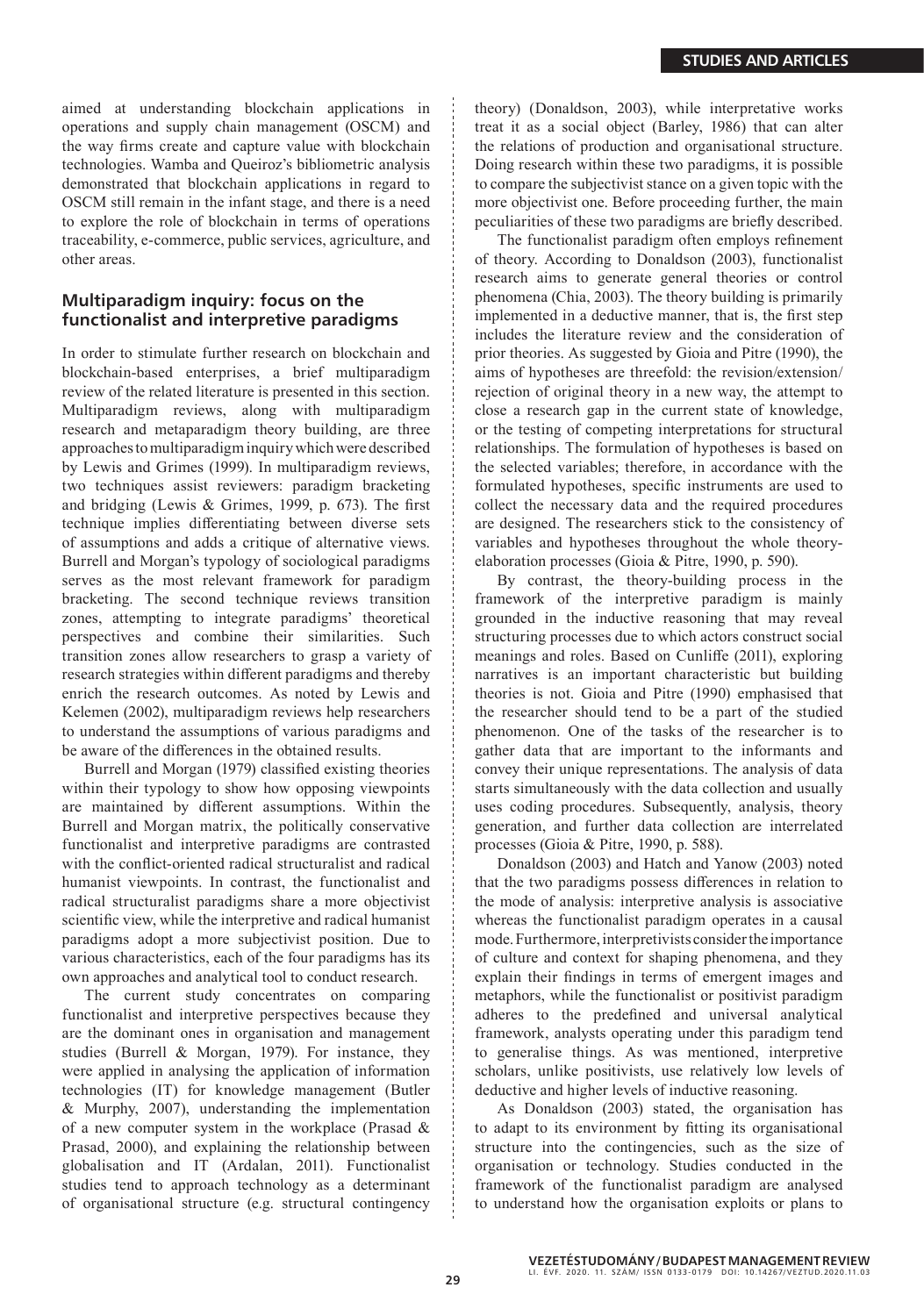employ emerging technologies. Here the researchers are acting as functionalists by following a quantitative and positivist approach, and they prefer such scientific research methods as statistics, questionnaires, and structured interviews. In contrast, interpretive researchers construe social reality through a sensemaking process and rely on qualitative data, mainly interviews. That is why, as an alternative view to positivist research, the work of Wang et al. (2019) was chosen as work that is done within the interpretive paradigm with the application of sensemaking theory. According to interpretivism, individuals are those who create society through their interactions. In this context, this sensemaking approach allows us to more deeply understand the perception and knowledge of supply chain (SC) experts about technology (Wang et al., 2019) and predict their future actions and the actions of other practitioners regarding its application.

# **Analysis of works done under functionalist and interpretive paradigms**

## **Technology adoption theories**

First of all, a number of research studies have been conducted to assess the blockchain effect on organisational activities and examine the adoption process of blockchain technologies across various industries (Grover et al., 2019). As a matter of fact, the majority of such studies have been done in the framework of the functionalist paradigm and in relation to SCM and logistics. According to Kshetri (2018), blockchain technology has a relative advantage in SC activities in comparison to the financial industry. The technology can result in SC disintermediation, leading to reductions in transaction costs and time and to a decrease in business waste in the supply chain (Saberi et al., 2018). The most widely applied models are the diffusion of innovation theory (Kshetri, 2018), the technology acceptance model (Kamble et al., 2019; Queiroz & Wamba, 2019), the unified theory of acceptance and use of technology (Queiroz & Wamba, 2019; Wong et al., 2020b), the technology – organisation – environment framework (Clohessy et al., 2019; Wong et al., 2020a), and interorganisational system (IOS) adoption theory (Sternberg et al., 2020). They serve to identify the constructs and factors which impact the decision to adopt technological innovation, in this case, blockchain technology (see Table 1), and to understand the behavioural intentions of adopting BT.

Table 1.

**Papers based on application of technology adoption theories & models in relation to blockchain deployment**

| Author(s) /<br><b>Year</b> | Journal                                                                 | <b>Theories</b><br>applied                                       | <b>Type of</b><br>study | Sample/data<br>source                                                                                      | <b>Results</b>                                                                                                                                                                                                                                                                                                                                                                                                                                                                                                           |
|----------------------------|-------------------------------------------------------------------------|------------------------------------------------------------------|-------------------------|------------------------------------------------------------------------------------------------------------|--------------------------------------------------------------------------------------------------------------------------------------------------------------------------------------------------------------------------------------------------------------------------------------------------------------------------------------------------------------------------------------------------------------------------------------------------------------------------------------------------------------------------|
| Kshetri (2018)             | <i>International</i><br>Journal of<br>Information<br>Management<br>(Q1) | DOI theory                                                       | Conceptual              | 11 case studies<br>of blockchain<br>projects; archival                                                     | - A relative advantage of BT in supply chain<br>compared to finance industry<br>Blockchain-based SC products are<br>more appropriate for the tech, auto, and<br>garments industries and the oil trading<br>sector, and the food industry is the most<br>affected by blockchain                                                                                                                                                                                                                                           |
| Kamble et al.<br>(2019)    | <i>International</i><br>Journal of<br>Production<br>Research (Q1)       | TAM, TPB, TRI                                                    | Empirical               | Online survey,<br>181 SC<br>practitioners<br>from 102<br>companies in<br>India; archival                   | The validity of the proposed model based on<br>the integration of TAM, TPB, and TRI:<br>- Perceived usefulness, attitude, and<br>perceived behaviour control - the most<br>critical constructs that explain behavioural<br>intention for BT adoption in SC<br>- Discomfort and insecurity are not<br>perceived as the inhibiting factors in the<br>BT adoption process by SC experts<br>- Low level of blockchain awareness among<br>the SCM respondents                                                                 |
| Queiroz &<br>Wamba (2019)  | <i>International</i><br>Journal of<br>Information<br>Management<br>(Q1) | Network theory;<br>TAMs with<br>special focus on<br><b>UTAUT</b> | Empirical               | Questionnaire,<br>344 & 394 SC<br>professionals<br>from India<br>and the US,<br>respectively;<br>archival. | An altered version of the classical UTAUT<br>with the integration of 2 new "constructs"<br>trust of SC stakeholders and blockchain<br>transparency:<br>- Performance expectancy influences<br>behavioral intention<br>Behavioral intention influences behavioral<br>expectation<br>- Facilitating conditions were supported<br>only in the US, while in developing<br>countries (e.g., India) such conditions<br>repulse the BT adoption<br>- Trust between SC stakeholders does not<br>affect BT adoption in both cases |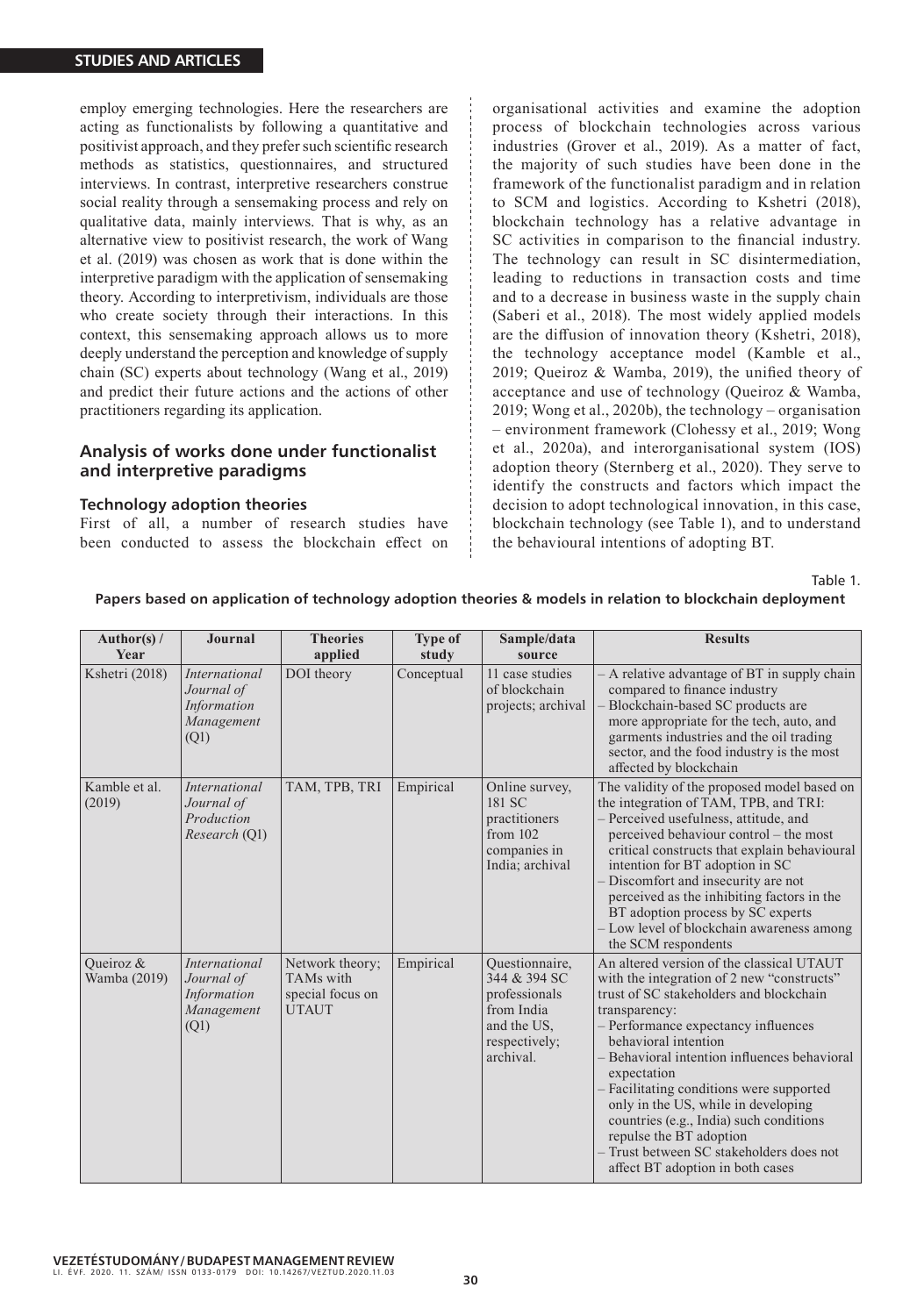| Wong et al.<br>(2020b)     | <b>International</b><br>Journal of<br>Production<br>Research (Q1)       | UTAUT +<br>additional<br>constructs of<br>technology<br>readiness,<br>technology<br>affinity, trust | Empirical  | Questionnaire,<br>157 firms in<br>Malaysia were<br>asked regarding<br>BT adoption in<br>SCM; archival. | Incapability of the UTAUT to predict the<br>adoption of immature technologies, and<br>the key role of environmental readiness in<br>adopting BT<br>Low familiarity with the technology<br>among respondents, uncertainty in<br>blockchain use at their companies<br>Insignificance of trust                                                                                                                                                                                                              |
|----------------------------|-------------------------------------------------------------------------|-----------------------------------------------------------------------------------------------------|------------|--------------------------------------------------------------------------------------------------------|----------------------------------------------------------------------------------------------------------------------------------------------------------------------------------------------------------------------------------------------------------------------------------------------------------------------------------------------------------------------------------------------------------------------------------------------------------------------------------------------------------|
| Clohessy et al.<br>(2019)  | In Treiblmaier<br>& Beck                                                | Innovation<br>Theory;<br><b>TOE</b><br>considerations                                               | Conceptual | Review of the<br>BT literature (16<br>final research<br>resources)<br>conducted in 7<br>databases      | Important technological considerations:<br>perceived benefits, complexity and<br>compatibility<br>Organisational considerations:<br>organisational readiness, top management<br>support, and organisational size<br>Environmental considerations: the<br>regulatory environment and market<br>dynamics<br>Important role of top management support<br>in adopting BT                                                                                                                                     |
| Wong et al.<br>(2020a)     | <b>International</b><br>Journal of<br>Information<br>Management<br>(Q1) | TOE framework                                                                                       | Empirical  | Questionnaire,<br><b>194 SMEs</b><br>in Malaysia<br>regarding BT<br>adoption for<br><b>OSCM</b>        | The top 4 significant considerations:<br>competitive pressure, complexity, cost,<br>and relative advantage<br>Insignificant considerations: market<br>dynamics, regulatory support and upper<br>management support                                                                                                                                                                                                                                                                                       |
| Sternberg et al.<br>(2020) | Journal of<br><b>Business</b><br>Logistics (Q1)                         | IOS adoption<br>theory                                                                              | Empirical  | Single case study<br>on the ReLog's<br>vine supply chain                                               | Introduction of a synthesised model for BT<br>interorganisational adoption in SC<br>Identification of positive (perceived<br>benefits, external pressure, and<br>organisational readiness) and negative IOS<br>factors of adoption (perceived obstacles,<br>external resistance, and organisational<br>immaturity)<br>Specific phenomena of BT adoption in<br>SC: the trust – investment paradox and<br>the traceability – efficiency, visibility –<br>privacy, and performance – commitment<br>tensions |

Source: author's compilation

## *Diffusion of innovation theory*

The diffusion of innovation theory was developed by Rogers, who defined 5 main interrelated attributes for predicting future innovations' rate of adoption: relative advantage, compatibility, complexity, trialability, and observability (Rogers, 1995, p. 211).

Kshetri (2018) developed a framework to consider the contribution of blockchain to achieving the main SCM objectives through such mechanisms as validation of individuals' and assets' identities and incorporation of the IoT, which may "make tracking possible and more accurate" (p. 87). In this context, 11 case studies of blockchain projects at various stages of development were discussed: Maersk; Provenance; Alibaba; the largest defence contracting firm Lockheed Martin; San Francisco-based blockchain start-up Chronicled and life sciences supply chain consultancy LinkLab; the Swiss start-up Modum in cooperation with the University of Zurich; the London-based start-up Everledger; Walmart; Gemalto; Intel; and Denver-based start-up Bext360. The selected cases were used to compare BT adoption in a variety of industries such as the food, pharmaceutical, diamond, wine, and coffee industries and cybersecurityrelated initiatives. Based on DOI theory and the analysis of cases, Kshetri (2018) revealed that blockchain will primarily transform the SC processes by addressing issues related to communication. The industry which will be significantly impacted by blockchain is the food industry. And the tech, auto, and garment industries as well as the oil-trading sector are the most suitable ones for blockchain-based SC products due to a smaller number of suppliers. So the examples derived from these case studies prove the ability of blockchain to reduce costs, eliminate manual paper-based processes, automate SC processes, and allocate the proper amount of resources (Kshetri, 2018, p. 86). Meanwhile, there are many challenges, for example, the need for a high level of computerisation and the requirements for parties operating in the global SC to comply with diverse institutions, laws, and regulations.

## *TAM/TPB/TRI*

Kamble et al. (2019) tried to understand the user perceptions of blockchain technology through the example of 181 SC practitioners in India by assimilating the constructs of three adoption theories – technology acceptance model, technology readiness index (TRI) – and the theory of planned behaviour (TPB). The TAM is the most widely used model in a diverse set of technologies and users. It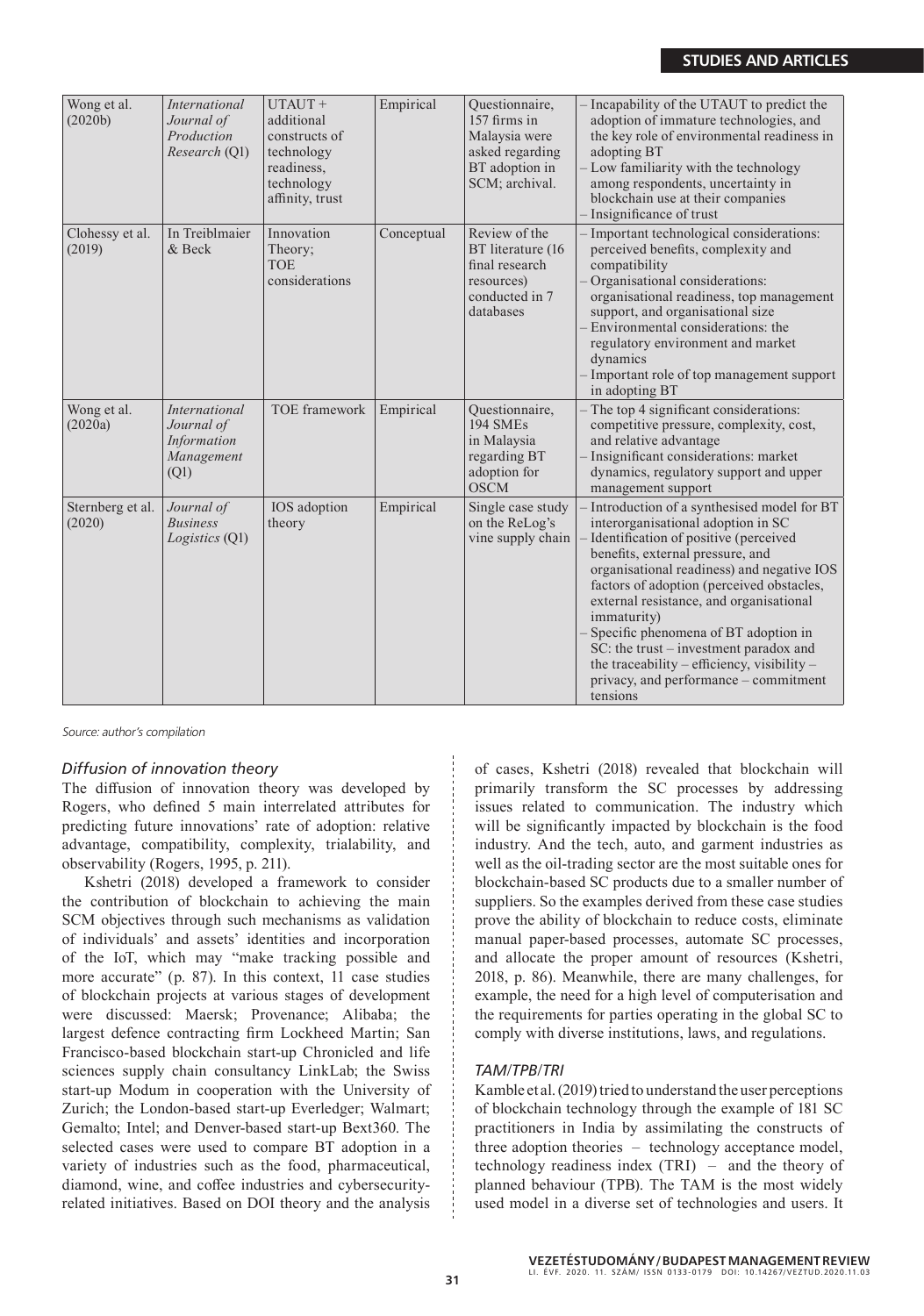measures the developing attitude towards the behavioural intention and the perceived ease of use and perceived usefulness (Davis, 1989). The TPB is the extended version of the theory of reasoned action (TRA), and it measures the impact of perceived behavioural control and subjective norms on the adoption process (Ajzen, 1991). And the TRI model contains four sub-dimensions: two motivators of the technology – optimism and innovativeness, and two inhibitors – discomfort and insecurity. The technology readiness index measures the perceived risks that inhibit general technology adoption (Parasuraman, 2000). Thus, Kamble et al. (2019) adopted the two TRI's constructs of discomfort and insecurity, which act as the inhibiting factors during blockchain adoption in supply chains. The results of the statistically validating model revealed the insignificant effect of the discomfort and insecurity constructs on the perceived ease of use and usefulness, while the perceived usefulness, attitude, and perceived behavioural control affect the behavioural intention and the subjective norms negligibly impact the behavioural intention. The findings indicated that SC practitioners perceive blockchain adoption to be free of effort and that their activities should concentrate on "making blockchain more user-friendly" and easier to use (Kamble et al., 2019, p. 2026). The authors advised the companies that have successfully implemented blockchain in SCs to share their stories and explain its benefits in comparison to traditional SCs.

#### *UTAUT*

The unified theory of acceptance and use of technology was proposed by Venkatesh et al. (2003) to research technology acceptance. The model is an extension of existing models, including the TAM, DOI, TRA, and TPB, whose limitations the UTAUT tries to address. Venkatesh et al. (2003) identified four constructs which are direct determinants of user acceptance and usage behaviour – performance and effort expectancy, social influence, and facilitating conditions – and the model is moderated by gender, age, experience, and voluntariness (p. 447). This influential model has been employed in a number of studies on adopting new technology. Regarding blockchain adoption, the constructs of this framework and other main adoption theories have been tested by multiple authors (Kamble et al., 2019; Queiroz & Wamba, 2019; Wong et al., 2020a, 2020b).

To understand blockchain adoption behaviour in the SC management domain, Queiroz and Wamba (2019) proposed a model on a modified version of the classical unified theory of acceptance and use of technology with the integration of two new constructs: trust of SC stakeholders and blockchain transparency. The authors combined the extant literature on supply management and blockchain and, mainly, on network theory and the TAM, with particular attention on UTAUT and UTAUT2 (Venkatesh et al., 2003, 2012), and conducted cross-cultural research on adoption behaviours between India- and US-based professionals. Firstly, network theory aids in explaining the complexity of interfirm relationships and cooperation as well as the impact of external variables on technology adoption. Within SCM, blockchain can transform the relationships among network members, optimise transaction costs, and improve efficiency. The UTAUT allows a better understanding of employees' motivations for adopting blockchain (Queiroz & Wamba, 2019, p. 73). The results show that there are differences in blockchain adoption behaviour among SC professionals in India and the US, but both Indian and American respondents are reluctant to exchange data with their SC members.

In order to predict blockchain adoption intention in the SCM, Wong et al. (2020b) extended the UTAUT model by omitting the construct social influence (SI) and including the additional exogenous constructs of technology readiness, technology affinity, and trust as well as adopting regulatory support as the moderating variable instead of the UTAUT model's primary moderators. After statistically testing the proposed model based on data collected from 157 firms in Malaysia, the authors revealed the incapacity of the UTAUT to predict the adoption of immature technologies and the insignificance of trust but found the direct impact of such constructs as the facilitating conditions, technology readiness, and technology affinity on blockchain adoption in SCM. Therefore, following the meaning of these three determinants, the behavioural intention of the firm mainly depends on the right infrastructure and resources and the main personnel's propensity and interest in exploring new technologies as well as on external stakeholders' support in terms of regulatory authorities and safe practices (Wong et al., 2020b, p. 2114). The authors advocated the need for integration of inter- and intra- organisational parties to adopt BT in SCM. The authors suggested that those companies planning to adopt blockchain technologies should increase the level of this technology's awareness and develop the required expertise, trust, and environment towards successful implementation.

#### *The TOE framework*

Clohessy et al. (2019) earlier revealed important technological, organisational, and environmental blockchain adoption considerations that can serve as a foundation for advancing research on the blockchain adoption in organisations. By applying innovation theory and the TOE framework, Clohessy et al. (2019) conducted a comprehensive review of the blockchain-related literature and identified the top three organisational considerations – organisational readiness, top management support, and organisational size – which were used as mediating concepts in the research. From the technological and environmental perspectives, several key considerations such as perceived benefits, complexity, and compatibility as well as the market dynamics and the regulatory environment were specified. One of the main findings was the important role of top management support in incrementally adopting this technology.

Due to disregard of the organisational and environmental factors by the UTAUT and the TAM, Wong et al. (2020a) adopted the technology, organisation, and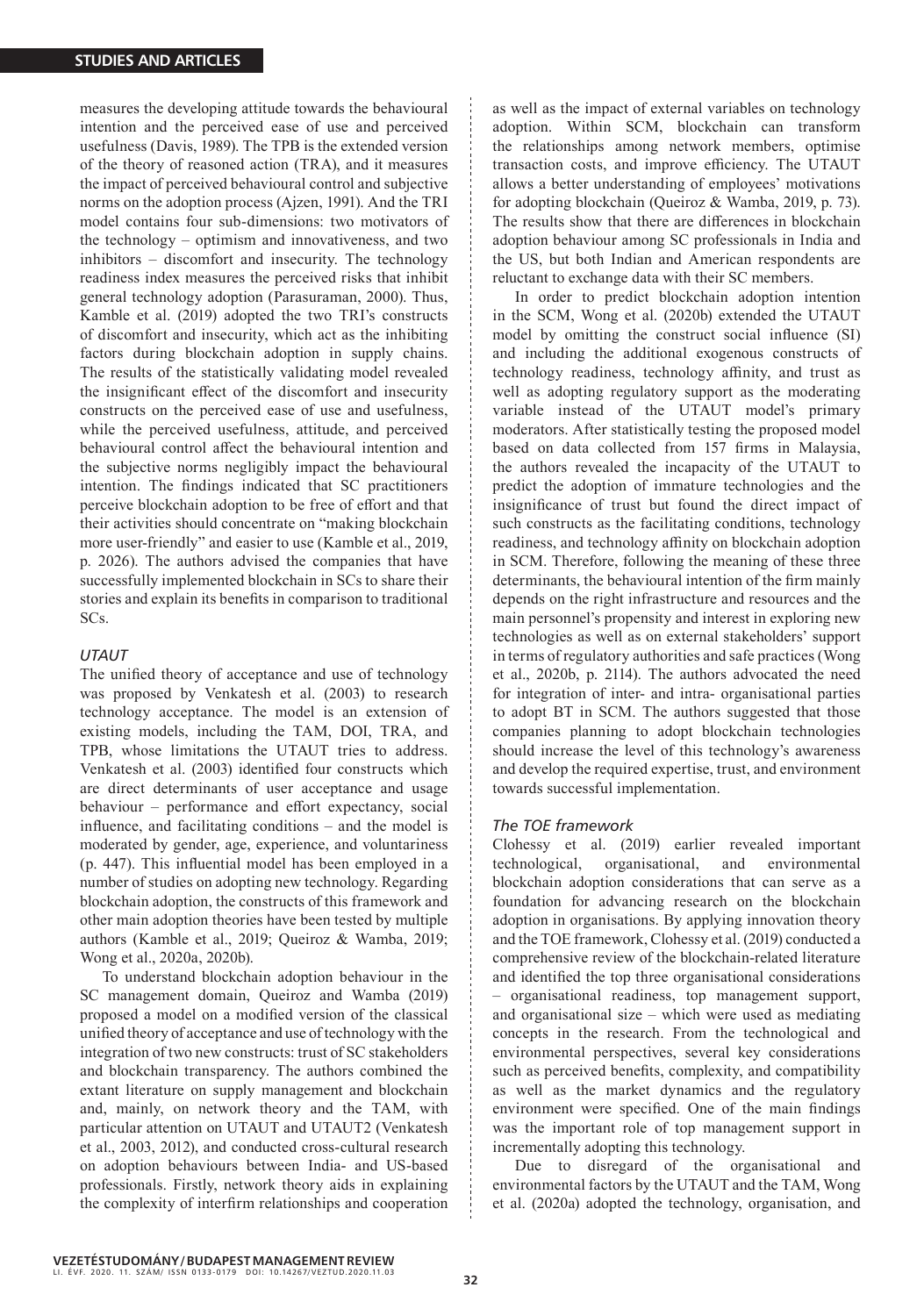environment framework to analyse the effects of relative advantage, complexity, upper management support, cost, market dynamics, competitive pressure, and regulatory support on blockchain adoption for OSCM among Malaysian small- and medium-sized enterprises. Based on the innovation adoption theory, the TOE framework was developed by Tornatzky et al. (1990) to consider the technological, environmental, and organisational factors that influence the decision to adopt technological innovations. Unlike the traditional models such as TAM, UTAUT, and DOI, Wong et al. (2020a) referred to the TOE framework by stressing the combination of human and non-human factors into a single framework, thereby offering a more holistic view of technology adoption among small and medium-sized enterprises. SMEs comprise a group of economic actors that lack resources for technological investments; meanwhile, they must also adhere to the same requirements for optimising the business process and effectively managing their resources. This is when blockchain may come into play to support SMEs' sustainability, owing to the technology's features of transparency, immutability, and security. According to the findings, constructs of the research model such as competitive pressure, complexity, cost, and relative advantage have significant effects on behavioural intention, whereas market dynamics, upper management, and regulatory support are found to be insignificant predictors. Wong et al. (2020a) concluded that blockchain technology has the potential to solve many problems of enterprises, for example, via improving SC traceability. However, its adoption requires a gradual process through collaboration between various internal functional divisions and external members because of blockchain's complexity, uncertainty, and security concerns, as well as the higher costs inherent in implementing this technology.

#### *The IOS adoption theory*

Furthermore, Sternberg et al. (2020) also emphasised that blockchain technologies entail a network effect in supply chains. This means that the value of one organisation adopting blockchain is limited, as the technology yields benefits only when multiple members in a network – stakeholders and value chain partners – adopt this technology. In this research, blockchain was considered an interorganisational system; therefore, the adoption of blockchain in SCs was studied from the perspective of the IOS adoption theory proposed by Iacovou et al. (1995). The reasons for selecting and developing this IOS adoption model were due to its main determining factors such as perceived benefits, organisational readiness, and external pressure that are the positive IOS factors of adoption as well as its ability to address the negative IOS factors of adoption – perceived obstacles, external resistance, and organisational immaturity. Based on the single-case study on ReLog's vine supply chain, Sternberg et al. (2020) proposed an interorganisational adoption model and identified four specific phenomena of blockchain adoption between organisations in SCs: the trust – investment paradox and the traceability – efficiency, visibility – privacy, and performance – commitment tensions occurring between positive and negative IOS factors of adoption (p. 13). In conclusion, the authors highlighted the necessity to consider both the benefits and challenges that the adoption of blockchain causes in SCM. And from the human-centric view, they emphasised privacy concerns, especially among SC employees, as one of the greatest blockchain-related issues.

# **Comparison of studies on BT adoption conducted under interpretivist and positivist paradigms**

The potential of blockchain to alter SCM and logistics is one of the fields which was studied from the lenses of different theories, including mainly transaction cost theory and principal-agent theory, but also other technology adoption theories (Ahluwalia et al., 2020; Kamble et al., 2019; Queiroz & Wamba, 2019; Schmidt & Wagner, 2019; Treiblmaier, 2018; Wong et al., 2020a, 2020b) within the positivist paradigm. For instance, the study of Kamble et al. (2019) is a clear example of research conducted in the framework of the functionalist paradigm. The authors aimed to analyse the factors which affect the acceptance of blockchain in SCs. For this purpose, a unified research model integrating the different constructs of three adoption theories – TAM, TPB, and TRI and the related hypotheses – was tested by applying such quantitative techniques as confirmatory factor analysis and structural equation modelling (see Table 2). The target audience consisted of SC practitioners whose perception was studied to understand the adoption process of blockchain technology in the area of the SC. To examine the relationships among the proposed parameters, an online survey was conducted with the participation of 181 SC professionals representing 102 (manufacturing, technology, or logistics) companies from 4 major cities of India (Kamble et al., 2019).

This quite large sample size and the applied standardised measures, as well as the statistically validated model, corresponded to the requirements of research within the positivist paradigm. The findings revealed that the TRI constructs (insecurity and discomfort) had an insignificant effect on affecting the behavioural intentions of the SC practitioners, while the constructs of TAM and TPB – perceived usefulness, attitude, and perceived behaviour control – were the most critical ones in explaining behavioural intention for blockchain adoption in SCs. In general, perceived usefulness helped build the attitude towards blockchain adoption, which the SC practitioners perceived effortlessly. These practitioners were familiar with this technology; however, they lacked practical knowledge and experience regarding its further implementation that made them consider both the advantages and issues pertinent to introducing BT into SC.

In contrast, the interpretive paradigm is also wellsuited to research a new and underinvestigated area. An alternative approach to examine the implications of blockchain in transforming the contemporary SC within the interpretive paradigm was provided by Wang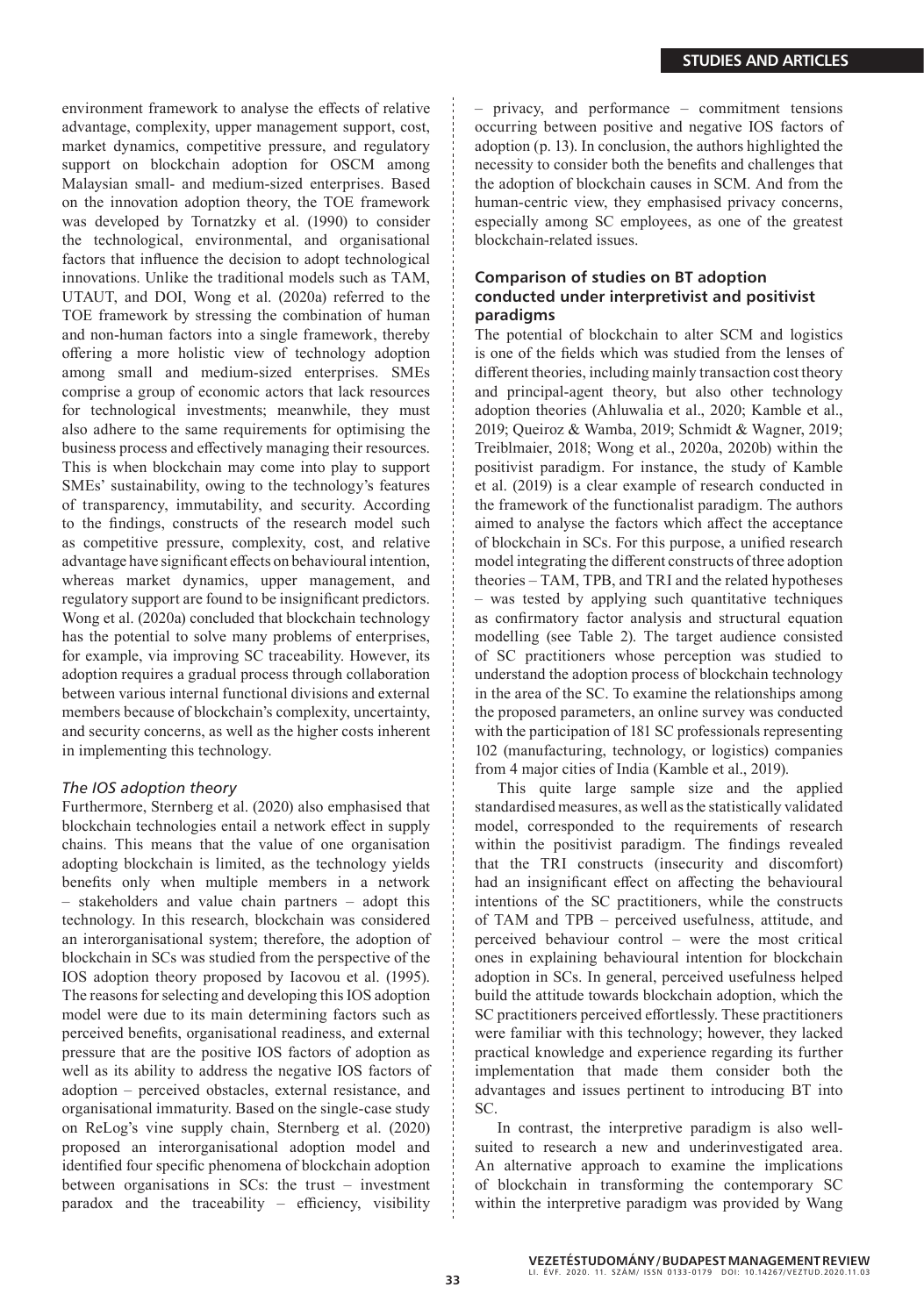et al. (2019). The authors applied a well-established sensemaking theory (Weick, 1990; Weick et al., 2005) in organisation and management studies to analyse how SC practitioners developed assumptions and knowledge about the technology of blockchain which later shaped their actions. The aim of Wang et al. (2019) was to interpret the future impact of blockchain technology on the SC domain by focusing on individual sensemaking of SC experts, that is, the way these practitioners make sense of the nascent technology. The data collection technique applied in this research was semi-structured interviews, which are common for qualitative research and the interpretive paradigm. The data were gathered from 14 interviews, a small sample size that nevertheless is considered acceptable for conducting research under the interpretive paradigm. This example illustrates how the researchers interpreted the reality (blockchain adoption) from the perspectives of participants (14 subject matter experts) through a sensemaking process rather than a hypothesis testing process. Wang et al. (2019) were interested in local understandings of specific uses in a certain field. Based on the individual sensemaking and the practitioners' interpretations, the individual cognitive maps were constructed for every interviewee. After collecting and comparing all codes, they were grouped into such categories as benefits, applications, and challenges' frames, and the collective cognitive mapping was created as a data analysis technique. The narrative analysis was the second method of data analysis, which was an iterative process of moving back and forth between the collected data, the literature on blockchain, and Wang et al.'s emerging framework of sensemaking (Wang et al., 2019, pp.  $226 - 228$ ). The research demonstrated that the SC practitioners tended to first understand the usage of technology and then gradually implemented smallscale applications of blockchain rather than make radical changes.

Thus, both research studies, carried out either in the positivist or interpretive paradigms and in the same time period, have considerable explanatory power in relation

Table 2.

## **Comparison of the adoption of blockchain technology in the context of supply chains within positivist and interpretive paradigms**

| <b>Characteristics</b>          | <b>PARADIGMS</b>                                                                                                                                                                                                                                                                                                                                                                                                        |                                                                                                                                                                                                                                                                                                                             |  |  |  |  |
|---------------------------------|-------------------------------------------------------------------------------------------------------------------------------------------------------------------------------------------------------------------------------------------------------------------------------------------------------------------------------------------------------------------------------------------------------------------------|-----------------------------------------------------------------------------------------------------------------------------------------------------------------------------------------------------------------------------------------------------------------------------------------------------------------------------|--|--|--|--|
| of articles                     | Interpretive                                                                                                                                                                                                                                                                                                                                                                                                            | <b>Functionalist</b>                                                                                                                                                                                                                                                                                                        |  |  |  |  |
| Authors/Year/<br><b>Title</b>   | Wang et al. (2019): Making Sense of Blockchain<br>Technology: How will it transform supply chains?                                                                                                                                                                                                                                                                                                                      | Kamble et al. (2019): Understanding the Blockchain<br>Technology Adoption in Supply Chains-Indian<br>Context.                                                                                                                                                                                                               |  |  |  |  |
| Journal (country/<br>rank)      | International Journal of Production Economics<br>(The Netherlands / Q1)                                                                                                                                                                                                                                                                                                                                                 | International Journal of Production Research<br>(The UK $/$ Q1)                                                                                                                                                                                                                                                             |  |  |  |  |
| <b>Theoretical</b><br>framework | sensemaking theory                                                                                                                                                                                                                                                                                                                                                                                                      | TAM, TPB, TRI                                                                                                                                                                                                                                                                                                               |  |  |  |  |
| <b>Research type</b>            | qualitative, explorative approach                                                                                                                                                                                                                                                                                                                                                                                       | quantitative research                                                                                                                                                                                                                                                                                                       |  |  |  |  |
| Aim                             | explore how emerging BT technology may transform<br><b>SC</b><br>- examination of individual sensemaking of SC<br>practitioners                                                                                                                                                                                                                                                                                         | - understand the blockchain adoption process in SCs<br>analyse the factors which affect the acceptance of<br>BT in SCs                                                                                                                                                                                                      |  |  |  |  |
| Data collection<br>method       | - semi-structured interviews                                                                                                                                                                                                                                                                                                                                                                                            | online survey (to examine the relationship between<br>constructs; 33 parameters proposed in the research<br>model)                                                                                                                                                                                                          |  |  |  |  |
| Sample size                     | - 14 SC experts: senior executives/managers from the<br>UK, Germany, Switzerland, Indonesia, Romania, and<br>Portugal who had in-depth domain knowledge in SCM<br>with a sufficient understanding of IT                                                                                                                                                                                                                 | 181 SC professionals representing 102 companies<br>(manufacturing, technology, and logistics) from<br>4 major cities of India (Mumbai, New Delhi,<br>Bangalore, and Chennai)                                                                                                                                                |  |  |  |  |
| Data analysis                   | - narrative analysis<br>cognitive mapping: individual maps - a collective<br>strategic map<br>- iterative process of moving back and forth                                                                                                                                                                                                                                                                              | model and hypotheses testing with confirmatory<br>factor analysis<br>use of AMOS 21 to conduct structural equation<br>modelling                                                                                                                                                                                             |  |  |  |  |
| Contribution                    | extension of sensemaking theory: contribution to the<br>emerging field of behavioural operations research by<br>applying sensemaking theory to gain insights into how<br>SC actors make sense of the emerging technology<br>preparation of industries' practitioners to adopting<br>BT, which is disruptive technology for some of the<br>domains<br>- further insight for the stream of technology adoption<br>studies | identification of the critical constructs for successful<br>adoption of BT in SCs and the development of the<br>SC practitioner's behavioural intentions on adopting<br><b>BT</b><br>the study advances the literature of technology<br>adoption and tests a unified model integrating the<br>theories of TRI, TAM, and TPB |  |  |  |  |

Source: Table created by the author based on Kamble et al. (2019) and Wang et al. (2019).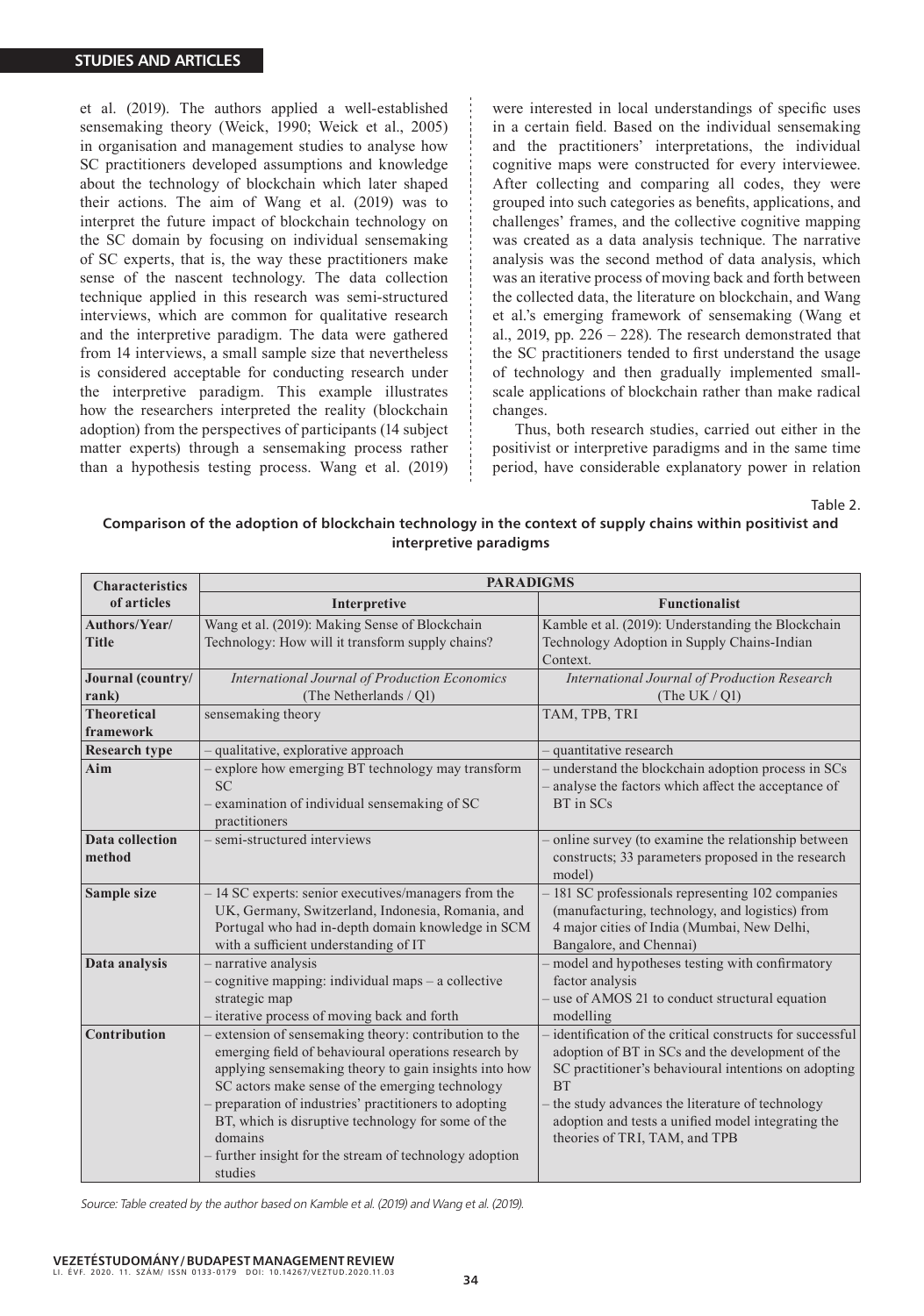to blockchain technology adoption, and they aimed at preparing SC practitioners to implement this technology (Table 2). This indicates that the same phenomenon can be studied in the framework of different theoretical perspectives and paradigms. The analysed studies have mixed assumptions that can reinforce each other; however, this would need additional discussion.

# **Conclusion and future research directions**

The academic works here were discussed through the lenses of technology adoption theories and sensemaking theory as an alternative option. Regarding the area of supply chain management, the studies analysed behavioural intention and behavioural expectation in adopting the technology of BT as well as the factors that influence the decision to incorporate this technological innovation.

The widely used theories regarding blockchain are the DOI, the TAM, the UTAUT, the TOE framework, and the IOS adoption theory that were frequently employed in examining the supply chain area. The analysis of academic papers reveals that some authors tended to integrate several theories and then propose and test the modified research models. For instance, Clohessy et al. (2019) combined innovation theory and the TOE framework, while Queiroz & Wamba (2019) integrated the constructs of the UTAUT and network theory to outline the complexity of intercompany relationships. Some researchers found that supply chain practitioners saw the adoption of blockchain as a process that requires little effort (Kamble et al., 2019), while others warned about the need to consider both benefits and challenges related to blockchain adoption (Sternberg et al., 2020). However, there was a consensus that this complicated technology should gradually be implemented (Kamble et al., 2019; Wang et al., 2019; Wong et al. 2020a). For the successful acceptance of technology in SCM, the right infrastructure and resources, awareness and knowledge among employees (Wong et al., 2020b), and the support of top management and external network members (Wong et al., 2020a, 2020b) are required.

Following the position of Vegh and Primecz (2019), I tried to avoid being driven by the paradigm taxonomy, and instead the study was primarily guided by two research questions. The purpose of the article was to review the results of existing studies on BT acceptance and compare them with academic works carried out within the functionalist and interpretive paradigms. The findings showed that the majority of studies in the field of blockchain technology management had been done within the functionalist paradigm. Research studies completed in the framework of these two paradigms were the most appropriate for analysing the new opportunities created by blockchain and users' perception to it. Due to the multiparadigm reviews, a multiplicity of data collection and data analysis techniques as well as a crossfertilisation of ideas might enrich the elaboration of the relatively new research field on blockchain technology incorporation.

The research outcomes support the argument of Vegh and Primecz (2019) that organisation studies should be based on predefined research questions and not on paradigm assumptions, as there is no need for such works to be grounded in the paradigm debates. This review of technology adoption theories may help organisations develop their strategies for new technology introduction and understand the attitude of their personnel to the technology.

Thus, because this research contains a review of blockchain from the lens of technology adoption theories and sensemaking theory, it is recommended that future research continue the analysis from the perspectives of other organisation theories and concepts and derive classifications of them. Given the infancy of blockchain technology, most studies have explored prior attitudes towards BT adoption, which is why further research can be devoted to studying the post-adoption process throughout multiple industries.

## **References**

- Ahluwalia, S., Mahto, Raj V., & Guerrero, M. (2020). Blockchain technology and startup financing: A transaction cost economics perspective. *Technological Forecasting & Social Change*, *151*, 119854. https://doi.org/10.1016/j.techfore.2019.119854
- Ajzen, I. (1991). The theory of planned behaviour. *Organisational Behaviour and Human Decision Processes*, *50*(2), 179 – 211. https://doi.org/10.1016/0749-5978(91)90020-T
- Alkhater, N., Walters, R., & Wills, G. (2018). An empirical study of factors influencing cloud adoption
- among private sector organisations. *Telematics and Informatics, 35*(1), 38– 54. https://doi.org/10.1016/j.tele.2017.09.017
- Ardalan, K. (2011). Globalization and information technology: Four paradigmatic views. *Technology in Society*, *33*(1 – 2), 59 – 72. https://doi.org/10.1016/j.techsoc.2011.03.006
- Barley, S. R. (1986). Technology as an occasion for structuring: Evidence from observations of CT scanners and the social order of radiology departments. *Administrative Science Quarterly, 31*(1), 78. https://doi.org/10.2307/2392767
- Baum, J. A. C., & Haveman, H. A. (2020). Editors' comments: The future of organisational theory. *Academy of Management Review*, *45*(2), 268 – 272. https://doi.org/10.5465/amr.2020.0030
- Briner, R. B., & Walshe, N. D. (2014). From passively received wisdom to actively constructed knowledge: Teaching systematic review skills as a foundation of evidence-based management. *Academy of Management Learning & Education*, *13*(3), 415 – 432. https://doi.org/10.5465/amle.2013.0222
- Burrell, G., & Morgan, G. (1979). *Sociological paradigms and organisational analysis: Elements of the sociology of corporate life*. Heinemann. https://doi.org/10.4324/9781315242804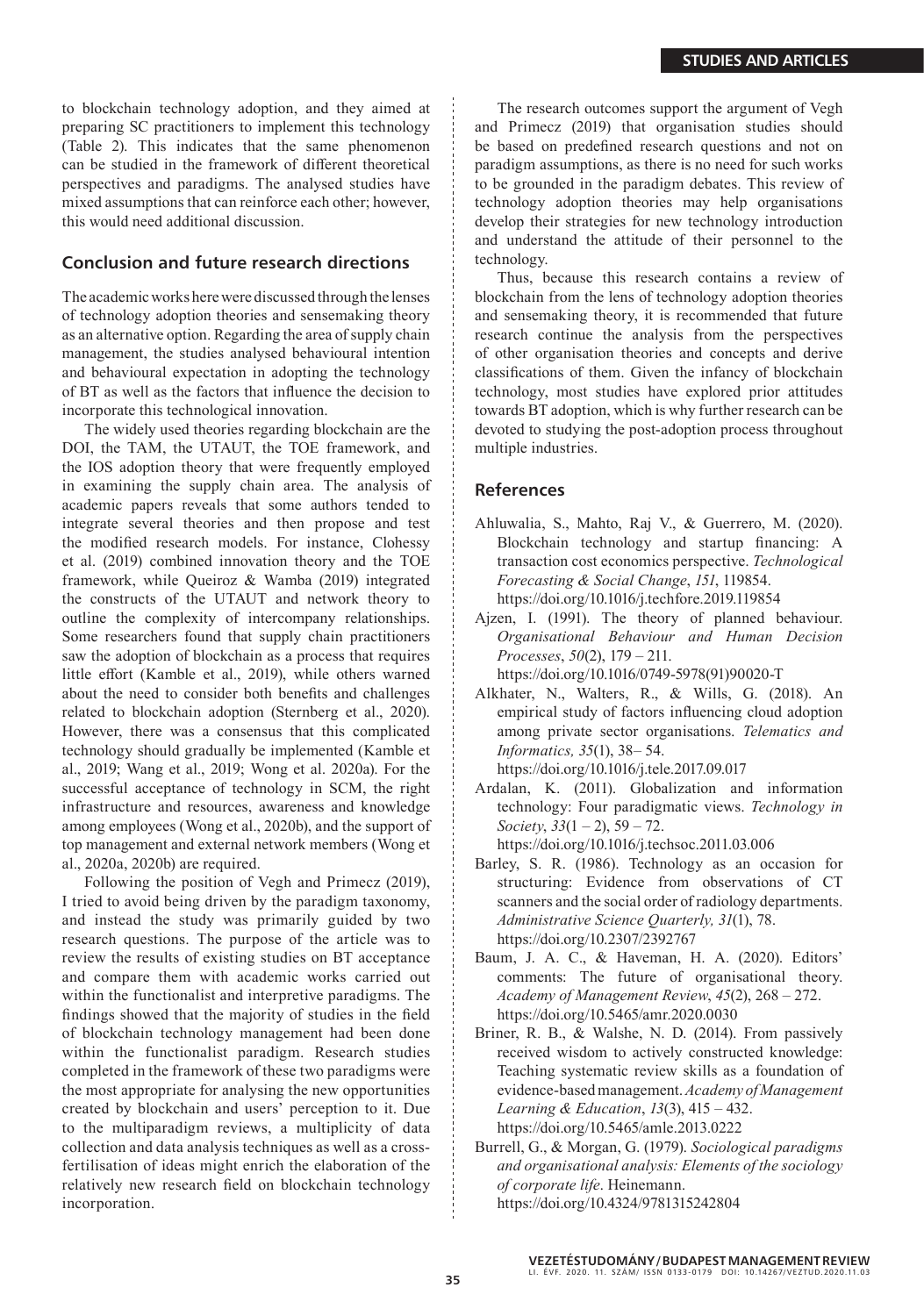Butler, T., & Murphy, C. (2007). Understanding the design of information technologies for knowledge management in organisations: A pragmatic perspective. *Information Systems Journal*, *17*(2), 143 – 163.

https://doi.org/10.1111/j.1365-2575.2007.00237.x

Casino, F., Dasaklis, T. K., & Patsakis, C. (2019). A systematic literature review of blockchain-based applications: Current status, classification and open issues. *Telematics and Informatics*, *36*, 55 – 81.

https://doi.org/10.1016/j.tele.2018.11.006

Chia, R. (2003). Organisation theory as postmodern science. In H. Tsoukas & Ch. Knudsen (Eds.), *The Oxford handbook of organisation theory* (pp. 113 – 140). Oxford University Press.

https://doi.org/10.1093/oxfordhb/9780199275250.003.0005

Clohessy, T., Acton, T., & Rogers, N. (2019). Blockchain adoption: Technological, organisational and environmental considerations. In H. Treiblmaier & R. Beck. *Business transformation through blockchain*, *1* (pp. 47 – 76). London: Palgrave Macmillan.

https://doi.org/10.1007/978-3-319-98911-2.

- Crosby, M., Nachiappan, Pattanayak, P., Verma, S., & Kalyanaraman, V. (2016). Blockchain technology: Beyond bitcoin. *Applied Innovation, 2*, 6 – 9.
- Cunliffe, A. (2011). Crafting qualitative research: Morgan and Smircich 30 years on. *Organisational Research Methods*, *14*(4), 648 – 673.

https://doi.org/10.1177/1094428110373658

- Davis, F. D. (1989). Perceived usefulness, perceived ease of use, and user acceptance of information technology. *MIS Quarterly, 13*(3), 319 – 339. https://doi.org/10.2307/249008
- Demeter, K., & Losonci, D. (2020). Business and technological perspectives of Industry 4.0 A framework for thinking with case illustration  $= Az$ Ipar 4.0 üzleti és technológiai vetületei Gondolkodási keret esettanulmánnyal illusztrálva. *Vezetéstudomány - Budapest Management Review*, *51*(5), 2 – 14. https://doi.org/10.14267/VEZTUD.2020.05.01
- Donaldson, L. (2003). Organisation theory as a positive science. In H. Tsoukas & Ch. Knudsen (Eds.), *The Oxford handbook of organisation theory* (pp. 39 – 62). Oxford University Press.

https://doi.org/10.1093/oxfordhb/9780199275250.003.0002

Folkinshteyn, D., & Lennon, M. (2016). Braving bitcoin: A technology acceptance model (TAM) analysis. *Journal of Information Technology Case and Application Research*, *18*(4), 220 – 249.

https://doi.org/10.1080/15228053.2016.1275242

Frizzo-Barker, J., Chow-White, P. A., Adams, P. R., Mentanko, J., Ha, D., & Green, S. (2020). Blockchain as a disruptive technology for business: A systematic review. *International Journal of Information Management*, *51*, 102029.

https://doi.org/10.1016/j.ijinfomgt.2019.10.014

Gao, L., & Bai, X. (2014). A unified perspective on the factors influencing consumer acceptance of Internet of things technology. *Asia Pacific Journal of Marketing and Logistics, 26*(2), 211 – 231. https://doi.org/10.1108/APJML-06-2013-0061

- Gioia, D. A., & Pitre, E. (1990). Multiparadigm perspectives on theory building. *The Academy of Management Review, 15*(4), 584 – 602. https://doi.org/10.5465/amr.1990.4310758
- Grover, P., Kar, A. K., & Janssen, M. (2019). Diffusion of blockchain technology. *Journal of Enterprise Information Management, 32*(5), 735 – 757. https://doi.org/10.1108/jeim-06-2018-0132
- Hart, C. (1998). *Doing a literature review: Releasing the social science research Imagination.* Thousand Oaks: Sage.
- Hatch, M. J., & Yanow, D. (2003). Organisation theory as an interpretive science. In H. Tsoukas & Ch. Knudsen (Eds.), *The Oxford handbook of organisation theory* (pp. 63 – 87). Oxford University Press.

https://doi.org/10.1093/oxfordhb/9780199275250.003.0003

Hughes, L., Dwivedi, Y. K., Misra, S. K., Rana, N. P., Raghavan, V., & Akella, V. (2019). Blockchain research, practice and policy: Applications, benefits, limitations, emerging research themes and research agenda. *International Journal of Information Management, 49*,  $114 - 129.$ 

https://doi.org/10.1016/j.ijinfomgt.2019.02.005

Iacovou, C. L., Benbasat, I., & Dexter, A. S. (1995). Electronic data interchange and small organisations: Adoption and impact of technology. *MIS Quarterly, 19*(4), 465 – 485.

https://doi.org/10.2307/249629

- Iansiti, M., & Lakhani, K. R. (2017). The truth about blockchain. *Harvard Business Review, 95*(1), 118 – 127.
- Kamble, S., Gunasekaran, A., & Arha, H. (2019). Understanding the blockchain technology adoption in supply chains-Indian context. *International Journal of Production Research, 57*(7), 2009 – 2033. https://doi.org/10.1080/00207543.2018.1518610
- Kane, E. (2017). *Is blockchain a general-purpose technology?* http://dx.doi.org/10.2139/ssrn.2932585
- Kitchenham, B., & Brereton, P. (2013). A systematic review of systematic review process research in software engineering. *Information and software technology, 55*(12), 2049 – 2075.

https://doi.org/10.1016/j.infsof.2013.07.010

Kshetri, N. (2018). 1 Blockchain's roles in meeting key supply chain management objectives. *International Journal of Information Management*, *39*, 80 – 89. https://doi.org/10.1016/j.ijinfomgt.2017.12.005

Lewis, M., & Kelemen, M. (2002). Multiparadigm inquiry: Exploring organisational pluralism and paradox. *Human Relations*, *55*(2), 251 – 275. https://doi.org/10.1177/0018726702055002185

Lewis, M. W., & Grimes, A. J. (1999). Building theory from multiple paradigms. *The Academy of Management Review*, *24*(4), 672 – 690.

https://doi.org/10.5465/amr.1999.2553247

Nakamoto, S. (2008). *Bitcoin: A peer‐to‐peer electronic cash system*. https://bitcoin.org/bitcoin.pdf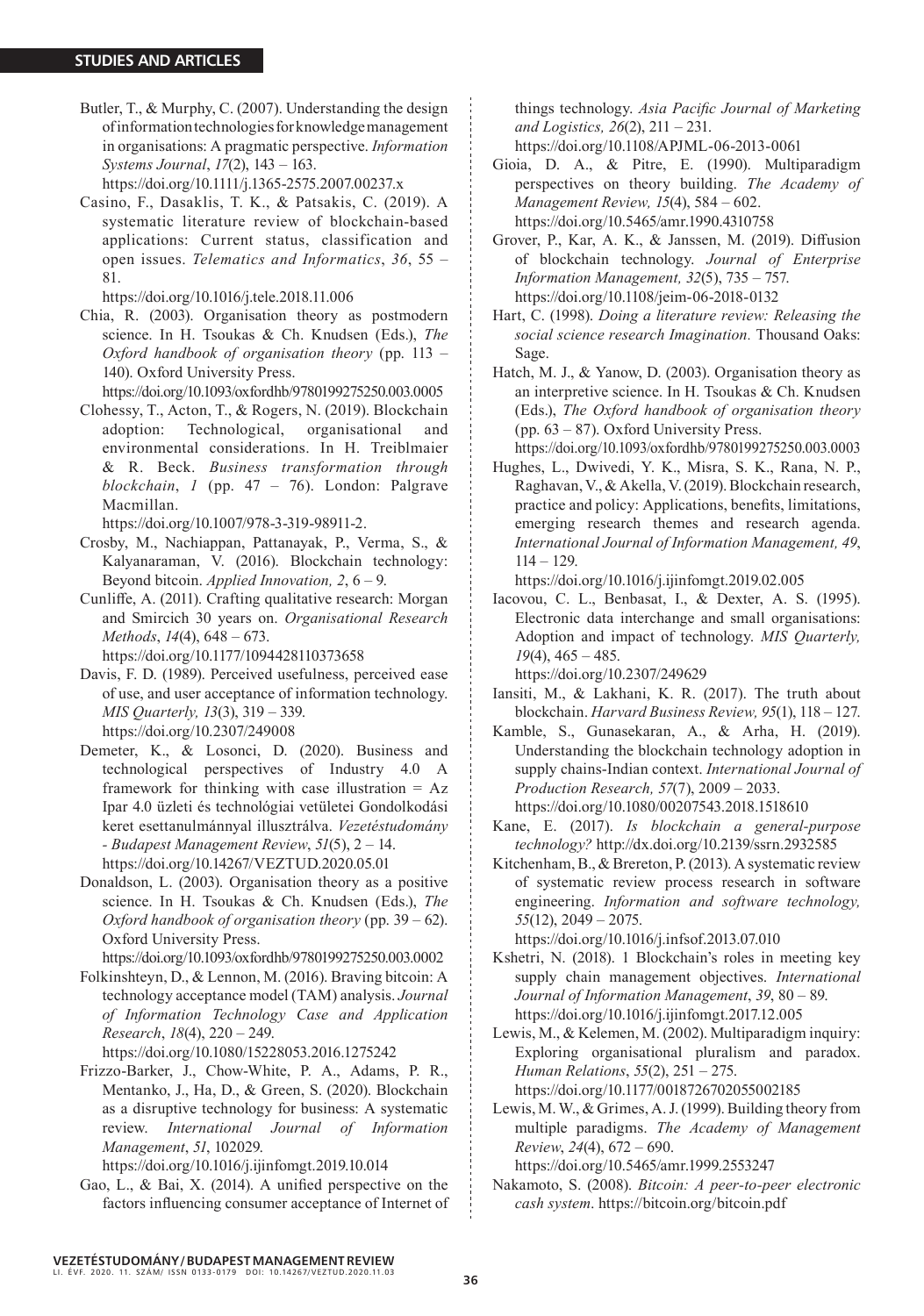Ozdagoglu, G., Damar, M., & Ozdagoglu, A. (2020). The state of the art in blockchain research (2013 – 2018): Scientometrics of the related papers in Web of Science and Scopus. In U. Hacioglu (Ed.), *Digital Business Strategies in Blockchain Ecosystems* (pp. 569 – 599). Cham: Springer Nature Switzerland. https://doi.org/10.1007/978-3-030-29739-8\_27

Pan, X, Pan, X., Song, M., Ai, B., & Ming, Y. (2020). Blockchain technology and enterprise operational capabilities: An empirical test. *International Journal of Information Management*, *52,* 101946. https://doi.org/10.1016/j.ijinfomgt.2019.05.002

Parasuraman, A. (2000). Technology readiness index (TRI): A multiple-item scale to measure readiness to embrace new technologies. *Journal of Service Research*, *2*(4), 307 – 320.

https://doi.org/10.1177/109467050024001

Pilkington, M. (2016). Blockchain technology: Principles and applications. In F. Olleros & M. Zhegu (Eds.), *Research handbook on digital transformations* (pp. 225 – 253). London: Edward Elgar. https://doi.org/10.4337/9781784717766.00019

Prasad, P., & Prasad, A. (2000). Stretching the iron cage: The constitution and implications of routine workplace resistance. *Organisation Science*, *11*(4), 387 – 403. https://doi.org/10.1287/orsc.11.4.387.14597

- Puel, J. M., Chreng-Messembourg, D., & Cota, B. (2020). Enterprise blockchain 2020. Data driven insights into the uncharted enterprise blockchain world & data economy. *LeadBlock Partners*. Retrieved from http://leadblockpartners.com/docs/Enterprise%20 Blockchain%202020%20-%20LeadBlock%20 Partners.pdf
- Queiroz, M. M., & Wamba, S. F. (2019). Blockchain adoption challenges in supply chain: An empirical investigation of the main drivers in India and the USA. *International Journal of Information Management, 46*,  $70 - 82.$

https://doi.org/10.1016/j.ijinfomgt.2018.11.021

- Rogers, E. M. (1995). *Diffusion of innovations,* 12. Free Press.
- Saberi, S., Kouhizadeh, M., Sarkis, J., & Shen, L. (2018). Blockchain technology and its relationships to sustainable supply chain management. *International Journal of Production Research, 57*(7), 2117 – 2135. https://doi.org/10.1080/00207543.2018.1533261
- Schmidt, C. G., & Wagner, S. M. (2019). Blockchain and supply chain relations: A transaction cost theory perspective. *Journal of Purchasing and Supply Management*, *25*(4).

https://doi.org/10.1016/j.pursup.2019.100552

- Somin, S., Altshuler, Y., Gordon, G., Pentland, A. S., & Shmueli, E. (2020). Network dynamics of a financial ecosystem. *Scientific Reports*, *10*, 4587. https://doi.org/10.1038/s41598-020-61346-y
- Sternberg, H. S., Hofmann, E., & Roeck, D. (2020). The struggle is real: Insights from a supply chain blockchain case. *Journal of Business Logistics*, 1 – 17. https://doi.org/10.1111/jbl.12240

Sun, S., Cegielski, C. G., Jia, L., & Hall, D. J. (2018). Understanding the factors affecting the organisational adoption of big data. *Journal of Computer Information Systems, 58*(3), 193 – 203.

https://doi.org/10.1080/08874417.2016.1222891

- Swan, M. (2015). *Blockchain: Blueprint for a new economy*. O'Reilly Media.
- Tornatzky, L. G., Fleischer, M., & Chakrabarti, A. K. (1990). *The process of technological innovation.* Lexington Books.
- Treiblmaier, H. (2018). The impact of the blockchain on the supply chain: A theory-based research framework and a call for action. *Supply Chain Management*, *23*(6),  $545 - 559$ .

https://doi.org/10.1108/SCM-01-2018-0029

Vegh, D., & Primecz, H. (2019). The importance of paradigm reflexivity in the era of evidence-based management. *Academy of Management Proceedings, 1*, 11340.

https://doi.org/10.5465/ambpp.2019.11340abstract

Venkatesh, V., Morris, M. G., Davis, G. B., & Davis, F. D. (2003). User acceptance of information technology: Toward a unified view. *MIS Quarterly*, *27*(3), 425 – 478.

https://doi.org/10.2307/30036540

- Venkatesh, V., Thong, J., & Xu, X. (2012). Consumer acceptance and user of information technology: Extending the unified theory of acceptance and use of technology. *MIS Quarterly*, *36*(1), 157 – 178. https://doi.org/10.2307/41410412
- Wamba, S. F., & Queiroz, M. M. (2020). Blockchain in the operations and supply chain management: Benefits, challenges and future research opportunities. *International Journal of Information Management, 52*, 102064.

https://doi.org/10.1016/j.ijinfomgt.2019.102064

Wang, Y., Singgih, M., Wang, J., & Rit, M. (2019). Making sense of blockchain technology: How will it transform supply chains? *International Journal of Production Economics*, *211*(C), 221 – 236.

https://doi.org/10.1016/j.ijpe.2019.02.002

- Weick, K. E. (1990). Technology as equivoque: Sensemaking in new technologies. In P. S. Goodman & L. S. Sproull (Eds.), *Technology and organisations* (pp.  $1 - 44$ ). Jossey-Bass.
- Weick, K. E., Sutcliffe, K. M., & Obstfeld, D. (2005). Organising and the process of sensemaking. *Organisation Science*, *16*(4), 409 – 421. https://doi.org/10.1287/orsc.1050.0133
- Wong, L. W., Leong, L. Y., Hew, J. J., Tan, G. W. H., & Ooi, K. B. (2020a). Time to seize the digital evolution: Adoption of blockchain in operations and supply chain management among Malaysian SMEs. *International Journal of Information Management*, *52*, 101997.

https://doi.org/10.1016/j.ijinfomgt.2019.08.005

Wong, L. W., Tan, G. W. H., Lee, V. H., Ooi, K. B., & Sohal, A. (2020b). Unearthing the determinants of blockchain adoption in supply chain management.